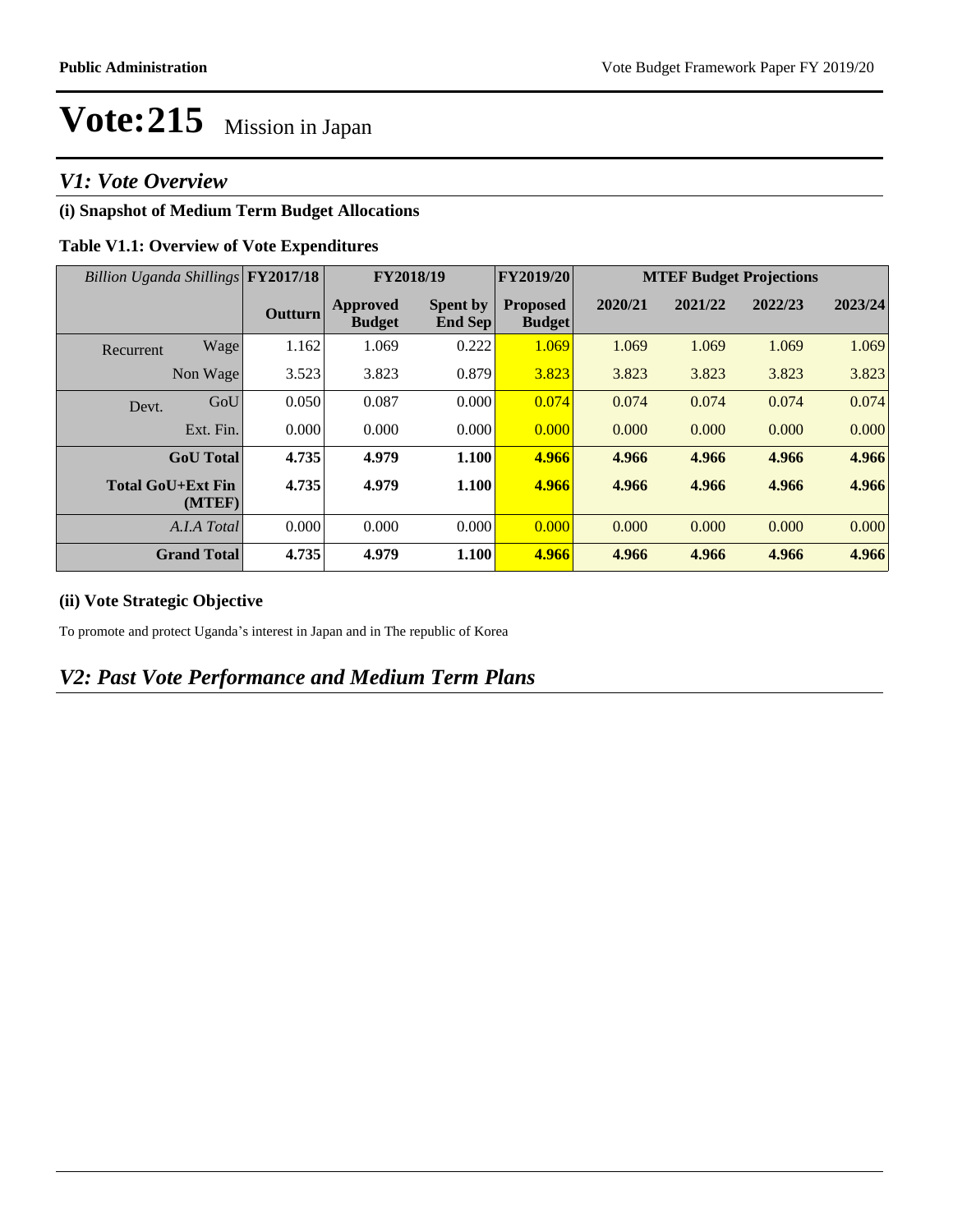#### **Performance for Previous Year FY 2017/18**

1.Provided protocol services during the visit of Rt. Hon. Speaker Rebecca Kadaga to South Korea and engaged her in the following meetings: a.Meeting with Hon. LEE Yu Young, the Deputy Speaker of the National Assembly of the Republic of Korea b.Meeting with the Diaspora Association of Ugandans in South Korea (DAUSK) c.Meeting with Dr. KIM Soohong, Uganda's Honorary Consul in South Korea 2.Issued 337 travel documents (278 single-entry visas, 25 multiple-entry visas, 16 gratis visas, 13 EATVand 5 emergency travel documents) 3.Issued 15 recommendation letters/certifications to Ugandans for Eligibility to Marry=5; Marriage Registration=3; Citizenship Certificate=2; Notary=2; New Passport for Baby=1; Passport Renewal=1; Driving License Certificate=1 4.Participated in the one-day event in Chiba Prefecture with UDJ 5.Attended the 3rd Annual General Assembly of the Uganda Support Centre Fukuoka Organisation attended by its members as well as Ugandan and Japanese business people. 6. Met with JICA officials to be updated with JICA's cooperation with Uganda on the following priority areas:--Infrastructure improvement to achieve economic growth -Increased agricultural productivity for income generation for farmers -Improvement of Living Conditions (Health and Water Supply) -Peace Building in Northern Uganda -ABE-Initiative 5th batch=3 students arrived in Japan in Aug and total of 23 Ugandans study in Japanese universities -TVET-leading institution's expansion of human resource and skilled workforce development for industrial sector in Uganda (TVET-LEAD) Project) at Nakawa Institute -65 volunteers for dispatch 7.Forwarded communications to the relevant Ministries in Uganda for dissemination to the relevant institutions, regarding the several scholarship opportunities available in Japan for Ugandans: i) ABE Initiative Master's and Internship Program; ii) Japanese Language Program at Meiji University in Japan 2019; iii) Keio University Joint Japan/World Bank Graduate Scholarship Program (JJ/WBGSP) for Masters Students in Developing Countries 2019; iv) Honjo International Scholarships for Graduate Students in Japan 2019; v) IRCMS Biomedical Research Fellowship for International Students in Japan 2019; vi) NISF Scholarships for Foreign Students at Japanese Universities in Japan 2019. 8.Prepared and submitted to MOFA the political report on Japan and the Republic of Korea. 9.Participated in the Hiroshima and Nagasaki Annual Peace Memorial Ceremony whose aim is to spread the aim of having a nuclear-free world 10.Attended the Annual Cormorant Fishing in Gifu Prefecture and the Study Tour organised by the Board of Ceremonies of the Imperial Household of Japan 11.Participated in the First African Sports Festival as part of an outreach for people to people diplomacy as well as to celebrate the Autumn Equinox Day which is a public holiday in Japan. 12.Participated in the Annual JATA Tourism Expo in conjunction with the Association of Uganda Tour Operators (AUTO) at Tokyo Big Sight. 13.Participated in the Annual Global Festa Exhibition co-organized by the Ministry of Foreign Affairs of Japan, JICA, and Japan NGO Center for International Cooperation with a purpose to make the public familiar with international cooperation and to deepen their understanding of international aids and development. 14.Held meetings in preparation for National Day Supplement drafting & sponsorship. 15.Linked Tateshina Town for the Host Town Initiative for Tokyo 2020 Olympics 16.To address the cross-cutting issues, the Mission: i) Linked up with the Uganda Support Centre Fukuoka Organisation, which in collaboration with the Bukomero-Japan Friendship Association is giving good support to women and the youth to acquire skills to do income-generating activities and earn a good living; ii) Participated in events involving NGOs/NPOs such as the Global Festa Exhibition to link up with them. **Performance as of BFP FY 2018/19 (Performance as of BFP)** -Participated in the TICAD VI Ministerial meeting in Maputo, where the MFA, led the delegation from Uganda and held several meetings with a number of Japanese politicians and sent a verbal invitation to the MFA of Japan to Uganda to open the Nile Bridge when it is completed in 2018. -Participated in the Hiroshima Annual Peace Memorial Ceremony whose aim is to spread the aim of having a nuclear-free world. -Led a delegation of Izumisano City officials to Uganda where 2 MoUs were signed between Izumisano City and the following: 1) Gulu Municipality for cooperation in the areas of Agriculture, Education & Industry and; 2) Ministry of Education & Sports for Cooperation in areas of Education and Sports. -Attended the reception for the signing of the Rural Water Supply of Lake Kyoga Basin (Project MOU) and other MOUs between the GoU and JICA. -Prepared and submitted Political Reports to MOFA-Uganda regarding: 1) Affairs of the Asian region; 2) General elections held on 22nd October 2017 in Japan in which the incumbent Prime Minister, Shinzo Abe, emerged as the overall winner; 3) US President Donald Trump's visit to both Japan and the Republic of Korea. -Forwarded communications to the relevant Ministries in Uganda for dissemination to the relevant institutions, regarding the several scholarship opportunities available in Japan for Ugandans. Under the Africa Business Education (ABE) Programme, 8 students from Uganda were received in Japan to undertake studies in different Universities.

-Attended graduation ceremonies of 3 Ugandans who successfully completed their studies in Japan.

-Assisted a Japanese Charity, who was donating sewing machines to the Development Centre of the Anglican Diocese of Gulu, by requesting the URA to reduce the tax for the donation. The Commissioner Customs reviewed the valuation, reduced the tax forwarded the tax system in Uganda for further donations.

-Requested MOFA-Uganda to issue an advisory to the Public that the Japanese Government approved JUMVEA to streamline the export business of vehicles from Japan and Ugandans should be advised to check the authenticity of a potential supplier JUMVEA, and to inform that JUMVEA also handles after sales complaints for purchases from their registered exporters.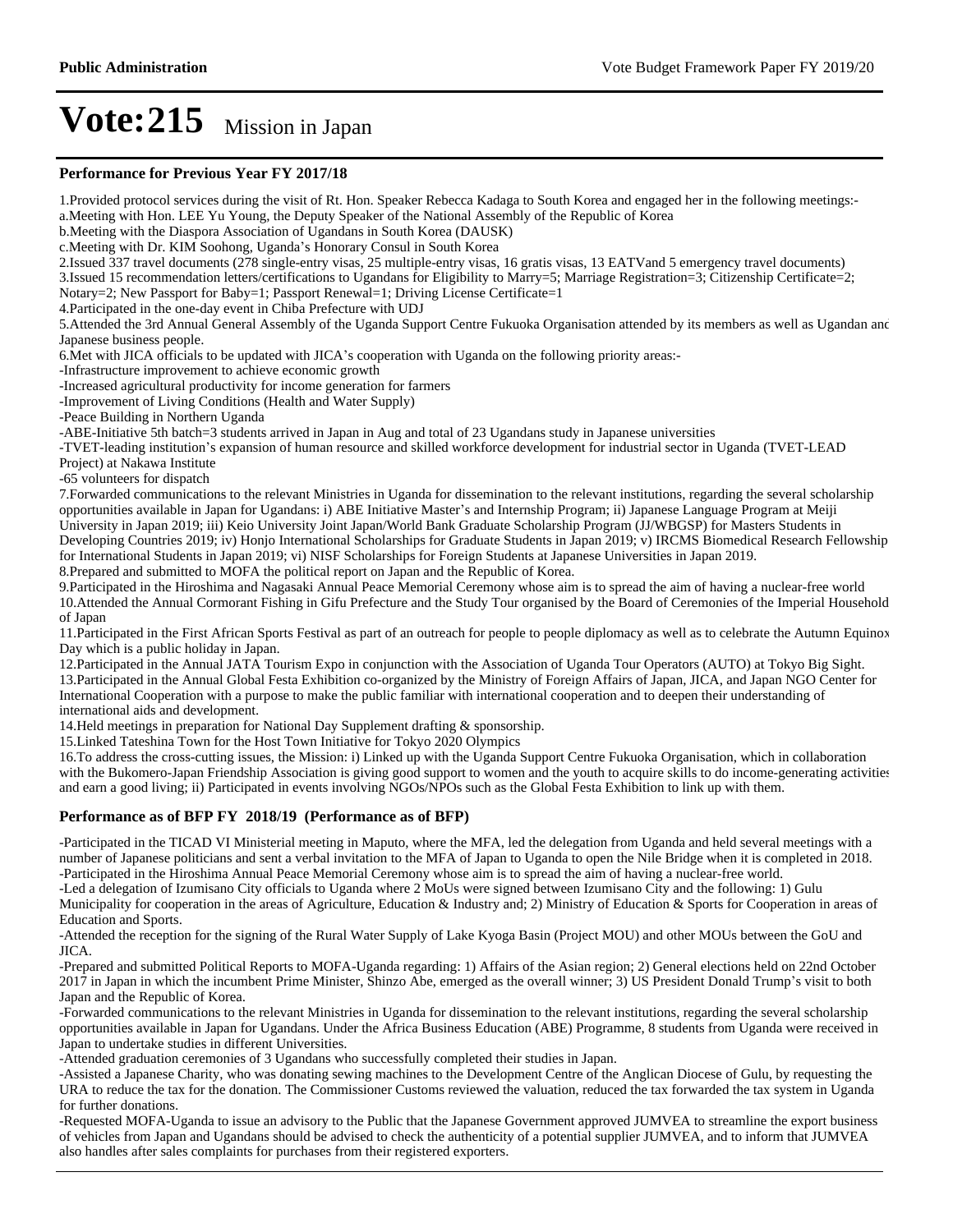-Held meetings with the Ministry of Land, Infrastructure, Transport and Tourism-Japan (MLIT): In 2017, to follow up on the developments of the Infrastructure Conference which was held in Jan 2017 in Kampala organised in collaboration with MOWT-Uganda and; In Mar 2018 to discuss Japan-Africa Public-Private Economic Forum in South Africa.

-Facilitated the participation of 60 Ugandans in the 2nd High Quality Infrastructure Dialogue Conference that was held in Japan, in coordination with both MLIT and MOWT. The Ugandan delegation was led by the Minister of Works and Transport.

-Facilitated Mr. Stephen Kiprotich's participation in the Fukuoka Marathon that was held on the 3rd Dec 2017 in which he won the second place. -Held meetings between the Ambassador and the officials of MOFA-Japan in Apr 2018 to discuss the progress of the ongoing and planned projects in Uganda supported by the Japanese Government as well as other issues of cooperation between the 2 countries.

-Arranged meetings between the Uganda Parliamentary Committee on Trade, Tourism and Industry and Pre-Shipment Verification of Conformity (PVoC) Service Providers in Japan between 4th & 9th May 2018 to investigate their operation.

-Attended the annual meeting of the AfDB and the Korea-Africa Economic Cooperation (KOAFEC) Conference from 21st to 25th May 2018 in Busan, South Korea. A delegation from Uganda headed by the Minister of Finance, Planning and Economic Development also participated. -Hosted a dinner attended by officials from MOFA-Japan, JICA, JETRO on 31st May 2018 to carry out consultations on current Uganda/Japan relations in preparation for the official visit of the MFA of Uganda and his delegation to Japan.

-Organised meetings for the MFA of Uganda during his Official Visit to Japan between 3rd and 8th Jun 2018 in Tokyo and in Osaka. -Met with top Managers of Sakai Heavy Duty Industries who informed her of the opportunity that the Government of Uganda could benefit from a Non-project grant.

-Attended meetings of the Tokyo Africa Club (TAC), the African Diplomatic Corps (ADC) and its sub-committees.

-Held and attended meetings with different Organisations and Government Agencies in the areas of accreditation on different issues in line with Uganda's development interests.

-Held several meetings with real estate owners and potential finance lenders in order to fulfill the Mission's mandate of acquisition of at least one Property in Tokyo as per the Mission Charter. Several communications have also been sent to both Ministry of Foreign Affairs and Ministry of Finance Planning & Economic Development regarding the properties identified.

-Participated in various conferences: 1)3rd World Congress on Probation, which discussed worldwide support for Community Based Offender Rehabilitation and non custodial sentences; 2)Japan Oil, Gas, Metal, National Corporation (JOGMEC) Techno Forum 2017 which focused on the insights into the long term strategic mindset required despite the external factor of oil prices; 3)Science and Technology in Society (STS) Forum 14th Annual Meeting in Kyoto.

-Issued 1,121 travel documents (842 single-entry visas, 87 multiple-entry visas, 117 gratis visas, 56 EATV and 19 emergency travel documents) and collected NTR amounting to UGX 301,528,221.

-Issued 49 recommendation letters/certifications to Ugandans in the areas of accreditation (Japan and South Korea) ie Eligibility to Marry, Marriage Registration, Citizenship Certificate, Paternity Certificate, Notary; New Passport for Baby; Passport Renewal, Driving License Certificate. -Provided consular services (ie. deportation, etc.) to several Ugandan in Japan whose cases were brought to the attention of the Mission by the authorities of the host countries.

-Held a meeting with legal firm in preparation for the Law seminar for Ugandans in Japan.

-Facilitated the visit of the Mr. Piko Taro and several Japanese Media officials to Uganda in collaboration with Go! Go! Uganda Project Initiative based in Japan, with a strategy to increase the number of Japanese tourists gong to Uganda. Mr. Piko Taro was appointed by H.E the President as Uganda's Tourism Ambassador in Japan.

-Facilitated the familiarization tour of six Japanese tour operators to Uganda and organised a Tour Operators' Seminar at the Chancery. -Co-organised the Uganda-The Pearl of Africa Business Seminar on 18th Apr 2018 with JCCP M, attended by 60 business people, focusing on the investment opportunities in Uganda.

-Coordinated the publishing of the National Day supplement in 2 major Japanese newspapers by requesting sponsorship support from the Japanese business community and drafting the supplement.

-Supported and attended the events organised by the Ugandan communities in both Japan and South Korea to celebrate the 55th Anniversary of Ugandan Independence.

-Participated in the exhibitions and fairs organized by Japanese MDAs.

-Hosted university students at the Chancery and visited universities to introduce and promote Uganda and to lobby for scholarships ie. 1st Uganda-Osaka symposium held on 10th Mar 2018 at the Osaka Prefecture University in Rinku Town. The event which was organised by former JICA volunteers provided a platform for the former JICA volunteers to share their experiences with the people of Rinku Town.

-Held meetings with several NGOs/NPOs to address cross-cutting issues and hosted an interactive dinner with the NPO executives who are supporting Uganda in various areas of need in different parts of the country.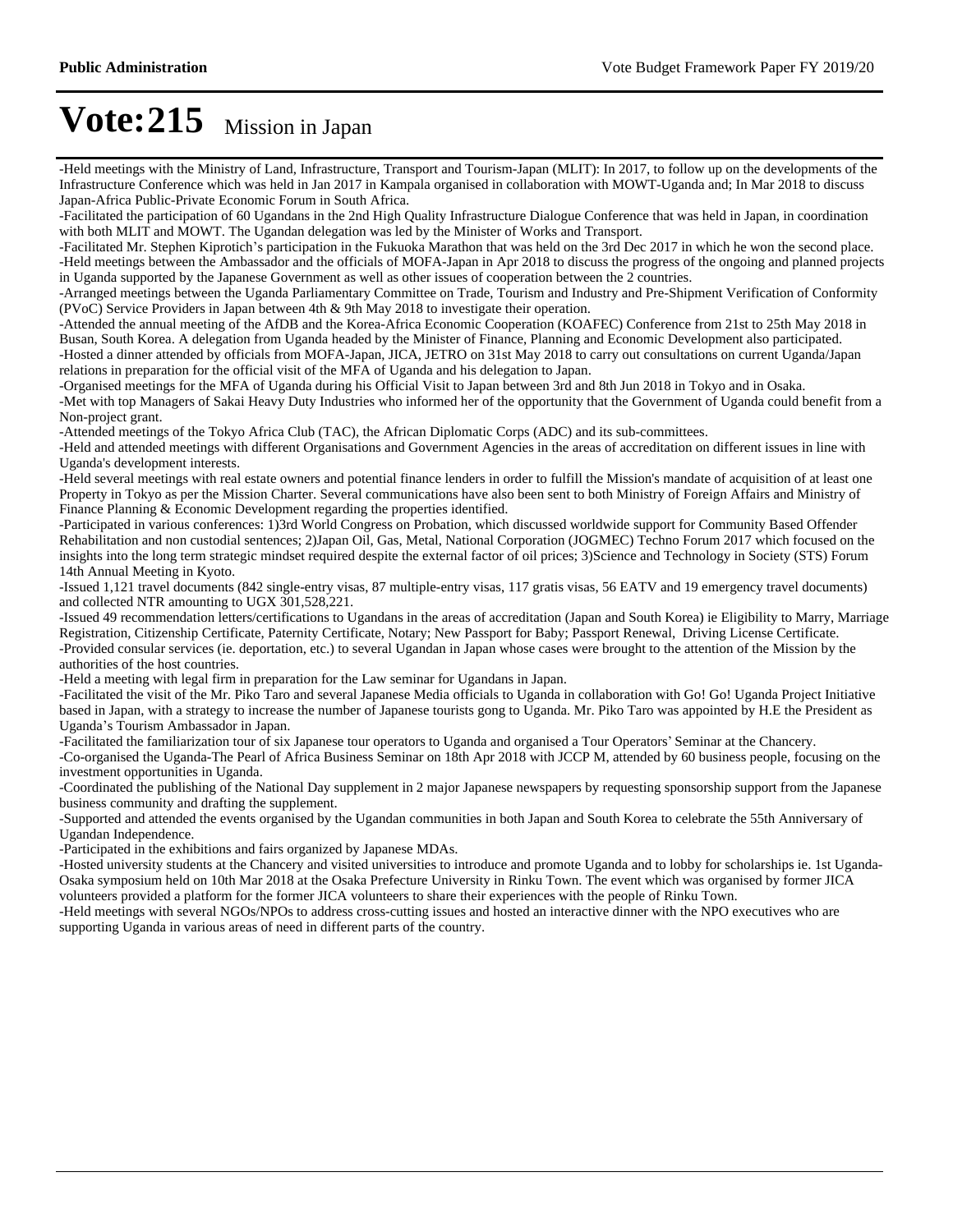#### **FY 2019/20 Planned Outputs**

1.Participate in at least 8 events which promote a nuclear-free world.

2.Initiate and sign at least 2 Agreements / MOUs on Investment and Trade promotion.

3.Establish at least 3 partnerships between Uganda and the SMEs in Japan and Republic of Korea.

4.Hold or participate in at least 5 trade promotional engagements.

5.Initiate or accomplish at least 1 healthcare, technical cooperation project.

6.Participate in at least 5 tourism exhibitions to promote Uganda's tourism including the JATA Tourism Expo in Osaka.

7.Issue at least 1,400 visas by encouraging tourists and business people to go to Uganda.

8.Promote Uganda's tourism in the countries of accreditation by increasing the number of tourists from both Japan and South Korea by 5%.

9.Address consular cases and requests on time.

10.Organise at least 1 law seminar for the Ugandan community in Diaspora to inform them about the laws of the host countries which would help reduce the crime rate committed by Ugandans in the countries of accreditation.

11.Obtain at least 8 scholarships available for Ugandans in Japan and Republic of Korea.

12.Solicit at least 1 technical assistance/ technology transfer in areas of education, health, agriculture and ICT into the country hence increasing the number of projects that employ Japanese and Korean technology and infrastructure initiated.

13.Provide protocol services to at least 3 high-level visits.

14.Facilitate at least 1 national or international ceremony.

15. Issue at least 1 statement to the Media to promote Uganda's image in Japan and Republic of Korea.

16.Procure at least 1 office equipment to strengthen the institutional capacity of the Mission.

17.Work with the Ministry of Tourism to ensure that a Public Relations company is identified and appointed.

#### **Medium Term Plans**

1.Participate in at least 10 events which promote a nuclear-free world.

2.Initiate and sign at least 3 Agreements / MOUs on Investment and Trade promotion.

3.Establish at least 3 partnerships between Uganda and the SMEs in Japan and Republic of Korea.

4.Hold or participate in at least 5 trade promotional engagements.

5.Initiate or accomplish at least 1 healthcare, technical cooperation project.

6. Participate in at least 6 tourism exhibitions to promote Uganda's tourism.

7.Issue at least 1,500 visas by encouraging tourists and business people to go to Uganda.

8.Promote Uganda's tourism in the countries of accreditation by increasing the number of tourists from both Japan and South Korea by 5%.

9.Address consular cases and requests on time.

10.Organise at least 1 law seminar for the Ugandan community in Diaspora to inform them about the laws of the host countries which would help reduce the crime rate committed by Ugandans in the countries of accreditation.

11.Obtain at least 10 scholarships available for Ugandans in Japan and Republic of Korea.

12.Solicit at least 1 technical assistance/ technology transfer in areas of education, health, agriculture and ICT into the country hence increasing the number of projects that employ Japanese and Korean technology and infrastructure initiated.

13.Provide protocol services to at least 3 high-level visits.

14.Facilitate at least 1 national or international ceremony.

15. Issue at least 2 statements to the Media to promote Uganda's image in Japan and the Republic of Korea.

16.Procure at least 1 office equipment to strengthen the institutional capacity of the Mission.

#### **Efficiency of Vote Budget Allocations**

The Mission has been funded at a rate 50% across the entire budget for Financial Year 2018/19.

#### **Vote Investment Plans**

N/A

#### **Major Expenditure Allocations in the Vote for FY 2019/20**

The Mission's major expenditure allocations are in: Rent=34%, Allowances=26%, Local Staff Salaries=22%.

#### **V3: PROGRAMME OUTCOMES, OUTCOME INDICATORS AND PROPOSED BUDGET ALLOCATION**

#### **Table V3.1: Programme Outcome and Outcome Indicators**

| <b>Programme:</b> | <b>52 Overseas Mission Services</b> |
|-------------------|-------------------------------------|
|-------------------|-------------------------------------|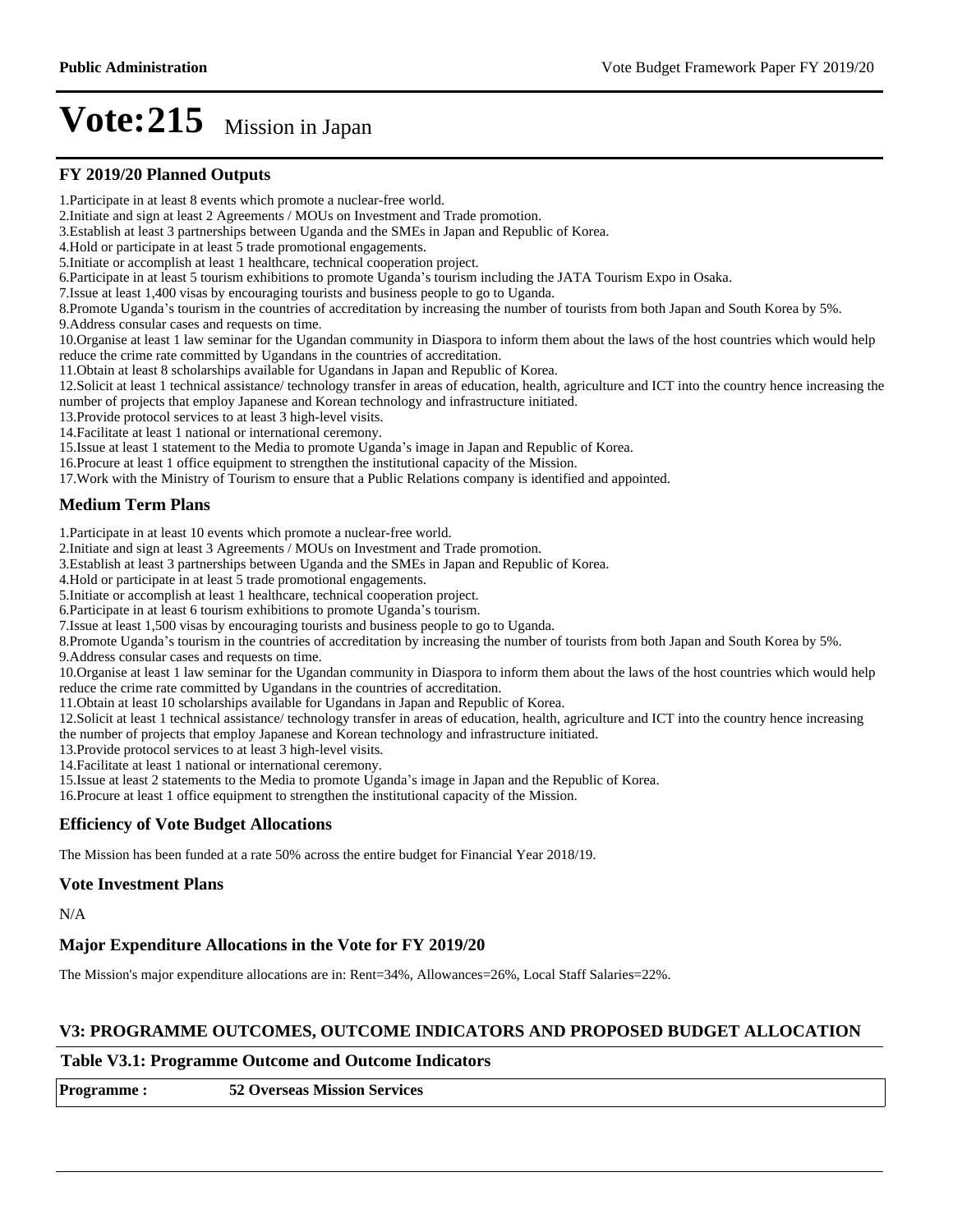| <b>Programme Objective:</b>                                                                                                                                                                      | The overall objective of the VOTE is "To promote and Protect Ugandan's Interest in Japan and the<br>Republic of Korea"; by fulfilling the below objectives:- 1. Promote Regional and Internal Peace and<br>Security. 2. Promote Commercial/Economic Diplomacy. 3. Provide Protocol and Consular Services in<br>areas of accreditation. 4. Mobilize and empower Diaspora for national Development. 5. Promote<br>Uganda's public diplomacy and enhance her Image abroad. 6. Strengthen the Institutional capacity of the<br>Embassy and the Ministry. |  |                |  |                          |                          |  |   |
|--------------------------------------------------------------------------------------------------------------------------------------------------------------------------------------------------|------------------------------------------------------------------------------------------------------------------------------------------------------------------------------------------------------------------------------------------------------------------------------------------------------------------------------------------------------------------------------------------------------------------------------------------------------------------------------------------------------------------------------------------------------|--|----------------|--|--------------------------|--------------------------|--|---|
| <b>Responsible Officer:</b>                                                                                                                                                                      | ACCOUNTING OFFICER - MICHEAL KATUNGYE                                                                                                                                                                                                                                                                                                                                                                                                                                                                                                                |  |                |  |                          |                          |  |   |
| <b>Programme Outcome:</b>                                                                                                                                                                        | Enhanced national security development, the country's image abroad and well being of Ugandans                                                                                                                                                                                                                                                                                                                                                                                                                                                        |  |                |  |                          |                          |  |   |
| <b>Sector Outcomes contributed to by the Programme Outcome</b>                                                                                                                                   |                                                                                                                                                                                                                                                                                                                                                                                                                                                                                                                                                      |  |                |  |                          |                          |  |   |
|                                                                                                                                                                                                  | 1. Improved regional and International Relations                                                                                                                                                                                                                                                                                                                                                                                                                                                                                                     |  |                |  |                          |                          |  |   |
| 2. Strengthened Policy Management across Government                                                                                                                                              |                                                                                                                                                                                                                                                                                                                                                                                                                                                                                                                                                      |  |                |  |                          |                          |  |   |
| <b>Performance Targets</b>                                                                                                                                                                       |                                                                                                                                                                                                                                                                                                                                                                                                                                                                                                                                                      |  |                |  |                          |                          |  |   |
| 2020/21<br>2017/18<br>2019/20<br>2018/19<br><b>Baseline</b><br><b>Programme Performance Indicators (Output)</b><br><b>Base year</b><br>Actual<br><b>Target</b><br><b>Target</b><br><b>Target</b> |                                                                                                                                                                                                                                                                                                                                                                                                                                                                                                                                                      |  |                |  | 2021/22<br><b>Target</b> |                          |  |   |
| • Number of cooperation frameworks                                                                                                                                                               | $\mathcal{D}$                                                                                                                                                                                                                                                                                                                                                                                                                                                                                                                                        |  | $\overline{c}$ |  |                          | $\overline{\mathcal{L}}$ |  | 3 |

negotiated, and concluded

#### **Table V3.2: Past Expenditure Outturns and Medium Term Projections by Programme**

| <b>Billion Uganda shillings</b>     | 2017/18        | 2018/19                                   |        | 2019-20                          | <b>MTEF Budget Projections</b> |         |         |         |
|-------------------------------------|----------------|-------------------------------------------|--------|----------------------------------|--------------------------------|---------|---------|---------|
|                                     | <b>Outturn</b> | <b>Approved Spent By</b><br><b>Budget</b> | End O1 | <b>Proposed</b><br><b>Budget</b> | 2020-21                        | 2021-22 | 2022-23 | 2023-24 |
| Vote: 215 Mission in Japan          |                |                                           |        |                                  |                                |         |         |         |
| <b>52 Overseas Mission Services</b> | 4.705          | 4.979                                     | 1.100  | 4.966                            | 4.966                          | 4.966   | 4.966   | 4.966   |
| <b>Total for the Vote</b>           | 4.705          | 4.979                                     | 1.100  | 4.966                            | 4.966                          | 4.966   | 4.966   | 4.966   |

#### **V4: SUBPROGRAMME PAST EXPENDITURE OUTTURNS AND PROPOSED BUDGET ALLOCATIONS**

### **Table V4.1: Past Expenditure Outturns and Medium Term Projections by SubProgramme**

| <b>Billion Uganda shillings</b>                | 2017/18<br>FY 2018/19 |                       | 2019-20                  | <b>Medium Term Projections</b>   |         |         |         |         |
|------------------------------------------------|-----------------------|-----------------------|--------------------------|----------------------------------|---------|---------|---------|---------|
|                                                | <b>Outturn Budget</b> | <b>Approved Spent</b> | $ $ By<br><b>End Sep</b> | <b>Proposed</b><br><b>Budget</b> | 2020-21 | 2021-22 | 2022-23 | 2023-24 |
| <b>Programme: 52 Overseas Mission Services</b> |                       |                       |                          |                                  |         |         |         |         |
| 01 Headquarters Tokyo                          | 4.655                 | 4.892                 | 1.100                    | 4.892                            | 4.892   | 4.892   | 4.892   | 4.892   |
| 1254 Strengthening Mission in Japan            | 0.050                 | 0.087                 | 0.000                    | 0.074                            | 0.074   | 0.074   | 0.074   | 0.074   |
| <b>Total For the Programme: 52</b>             | 4.705                 | 4.979                 | 1.100                    | 4.966                            | 4.966   | 4.966   | 4.966   | 4.966   |
| Total for the Vote : 215                       | 4.705                 | 4.979                 | 1.100                    | 4.966                            | 4.966   | 4.966   | 4.966   | 4.966   |

#### **Table V4.2: Key Changes in Vote Resource Allocation**

| Major changes in resource allocation over and above the<br>previous financial year | Justification for proposed Changes in Expenditure and<br><b>Outputs</b> |  |  |  |  |
|------------------------------------------------------------------------------------|-------------------------------------------------------------------------|--|--|--|--|
| Vote :215 Mission in Japan                                                         |                                                                         |  |  |  |  |
| Programme: 52 Mission in Japan                                                     |                                                                         |  |  |  |  |
| Output: 76 Purchase of Office and ICT Equipment, including Software                |                                                                         |  |  |  |  |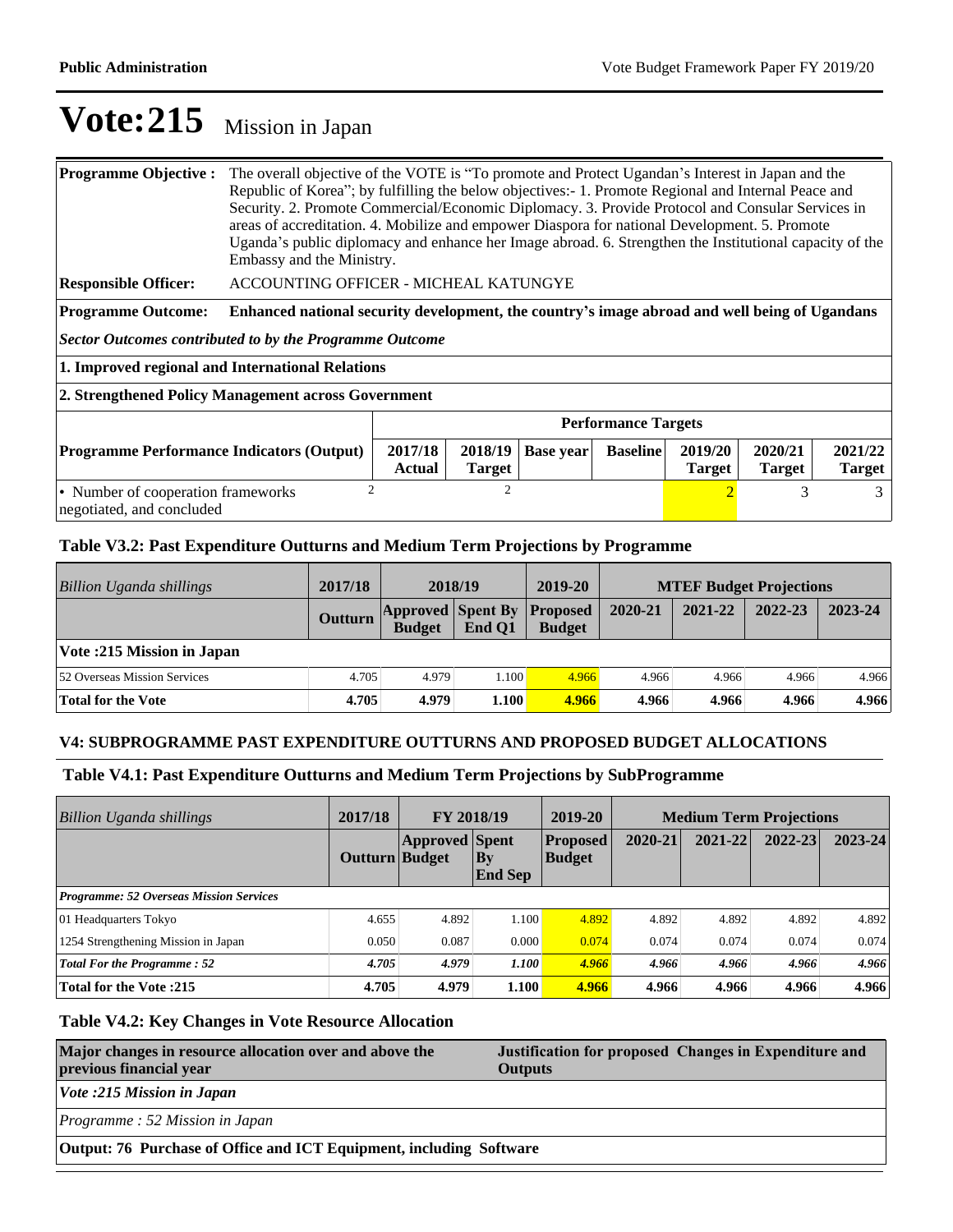| Change in Allocation (UShs Bn):                      | (0.003) | Request has been made but was not approved.                                                                                                                                   |
|------------------------------------------------------|---------|-------------------------------------------------------------------------------------------------------------------------------------------------------------------------------|
| <b>Output: 77 Purchase of machinery</b>              |         |                                                                                                                                                                               |
| Change in Allocation (UShs Bn):                      | 0.024   | There is need to upgrade the old desktops, purchase a laptop<br>and replace the faulty printer of the Head of Mission, and<br>procure a large coffee machine for exhibitions. |
| <b>Output: 78 Purchase of Furniture and fictures</b> |         |                                                                                                                                                                               |
| Change in Allocation (UShs Bn):                      | (0.034) | There is need to procure furniture and fixtures for 3 incoming<br>officers and to replace the dilapidated furniture and fittings at<br>the Chancery and residences.           |

#### **Table V4.3: Major Capital Investment (Capital Purchases outputs over 0.5Billion)**

N/A

## *V5: VOTE CHALLENGES FOR 2019/20 AND ADDITIONAL FUNDING REQUESTS*

#### **Vote Challenges for FY 2019/20**

1.No funding has been allocated to the Mission (unlike in other Missions) to carry out Commercial Diplomacy activities.

2. Lack of or delayed response on the Mission's communications/recommendations from Headquarters and other MDAs in Uganda that result to missed opportunities for the Government on projects, activities, conferences in Japan and Republic of Korea.

3.Lack of a property owned by the Mission hence spending on high rental expenses that absorb more than 30% of the budget.

4.Limited funding for the Mission to carry out diplomatic activities in both Japan and the Republic of Korea.

5.Inadequate staff training in the areas of current Foreign Service laws, regulations and practices, tourism promotion, computer systems for the Missions (ie. Programme Budgeting System) and procurement procedures due to insufficient funds to facilitate staff training in Uganda.

6.Inapplicable Ugandan legal and regulatory procedures in Japan and Republic of Korea (ie. procurement procedures).

7.Land locked nature of Uganda in relation to exports and imports.

8.Lack of membership to some International Conventions/Protocols.

9.Global terrorism thereby security threats in the work place.

10.Ever-changing technology that requires funding for continuous updates or training.

11.Epidemics in Africa, leading to misconceptions by Japanese and Koreans, (travel bans due to the tropical diseases i.e Ebola, Ma-bug, yellow fever etc. in other African countries).

12.Political conflicts in Africa.

13.Drug trafficking by Ugandans in Japan.

14.Loss on poundage due to unstable performance of the Ugandan economy which consequently affects the Uganda shilling.

#### **Table V5.1: Additional Funding Requests**

| Additional requirements for funding and outputs in 2019/20 | Justification of requirement for additional outputs and<br>funding                                                                                                                                                                                                                                                                                                                                                                                                       |
|------------------------------------------------------------|--------------------------------------------------------------------------------------------------------------------------------------------------------------------------------------------------------------------------------------------------------------------------------------------------------------------------------------------------------------------------------------------------------------------------------------------------------------------------|
| Vote: 215 Mission in Japan                                 |                                                                                                                                                                                                                                                                                                                                                                                                                                                                          |
| <b>Programme : 52 Overseas Mission Services</b>            |                                                                                                                                                                                                                                                                                                                                                                                                                                                                          |
| <b>OutPut : 01 Cooperation frameworks</b>                  |                                                                                                                                                                                                                                                                                                                                                                                                                                                                          |
| Funding requirement UShs Bn: 0.418                         | Hosting the National Day celebration in Japan has enhanced<br>Uganda's image in Japan and has provided the venue where<br>diaspora, bilateral and multilateral relations are mobilised for<br>national development. The event has continued to be a<br>platform to promote Uganda's tourism and trade and<br>investment opportunities to the Japanese business<br>community. It provides the channel where Ugandans,<br>Japanese and other nationals are able to network |
| $ OutPut: 02$ Consulars services                           |                                                                                                                                                                                                                                                                                                                                                                                                                                                                          |